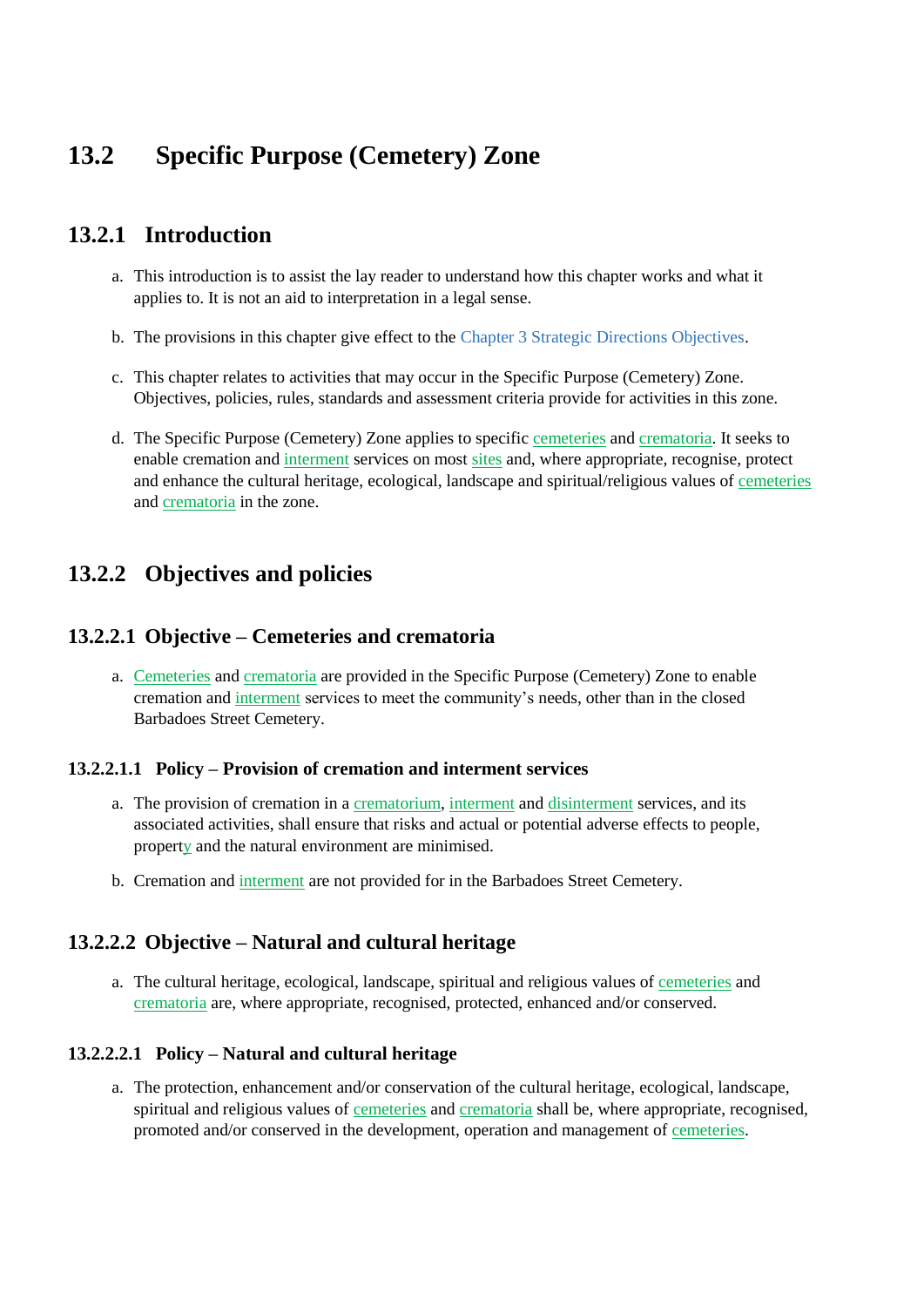## **13.2.2.3 Objective – Passive cemetery activities**

a. Cemeteries and crematoria are developed and managed to provide for passive cemetery activities in the City.

#### **13.2.2.3.1Policy – Compatibility**

- a. The location, design, bulk and scale of buildings shall be compatible with the size and purpose of the activity.
- b. Any passive cemetery activities and its associated structures are for leisure purposes of a nonintrusive, casual, and non-competitive nature, and are secondary to the primary purpose of interment or conservation in the case of the Barbadoes Street Cemetery.

## **13.2.3 How to interpret and apply the rules**

- a. The rules that apply to activities in the Specific Purpose (Cemetery) Zone and that involve the use of the cemeteries and crematoria listed in Appendices 13.2.6.1 and 13.2.6.2, and shown on the Planning Maps, are contained in the activity status tables (including activity specific standards) in Rule 13.2.4.1 and the built form standards in Rule 13.2.4.2.
- b. The activity status tables and standards in the following chapters also apply to activities in the Specific Purpose (Cemetery) Zone :
	- **4** Hazardous Substances and Contaminated Land;
	- **5** Natural Hazards;
	- **6** General Rules and Procedures;
	- **7** Transport;
	- **8** Subdivision, Development and Earthworks;
	- **9** Natural and Cultural Heritage; and
	- **11** Utilities and Energy.

#### **Advice note:**

- 1. Cemeteries are included in the Ministry for the Environment's Hazardous Activities and Industries List (HAIL). All listed cemeteries will be managed to ensure that they comply with the requirements of the Resource Management (National Environmental Standards for Assessing andManaging Contaminants in Soil to Protect Human Health) Regulations 2011.
- 2. Activities should be undertaken in accordance with the Christchurch City Council Cemeteries Handbook (June 2013), relevant Cemetery Development Plans and Conservation Plans, and the Christchurch City Council Cemeteries Master Plan (June 2013).
- 3. Maintenance and repair works on headstones and other structures in the Barbadoes Street Cemetery should be undertaken in accordance with the ICOMOS New Zealand Charter for the Conservation of Places of Cultural Heritage Value and Conserving Our Cemeteries, 2003, by the National Trust of Australia (Victoria).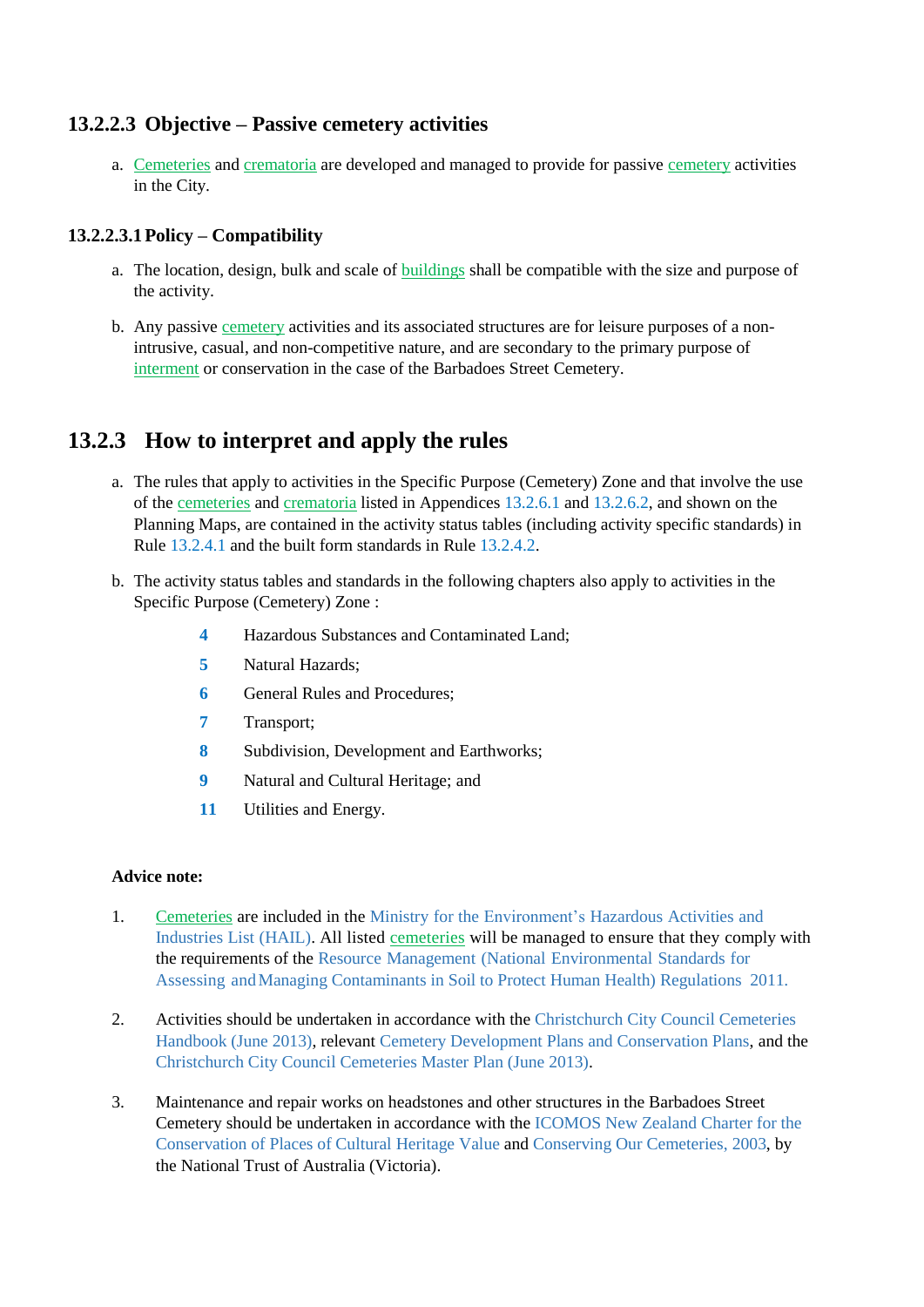# **13.2.4 Rules – Specific Purpose (Cemetery) Zone**

## **13.2.4.1 Activity status tables**

#### **13.2.4.1.1Permitted activities**

- a. The activities listed below are permitted activities in the Specific Purpose (Cemetery) Zone if they meet the activity specific standards set out in this table and the built form standards in Rule 13.2.4.2.
- b. Activities may also be controlled, restricted discretionary, discretionary, non-complying or prohibited as specified in Rules 13.2.4.1.2, 13.2.4.1.3, 13.2.4.1.4, 13.2.4.1.5 and 13.2.4.1.6.

| <b>Activity</b> |                                                                                                                                                                                                                                                                                                                                                                                      | <b>Activity specific standards</b>                                                                                                                                                                                                                                                                                                                                                                                                                               |  |  |
|-----------------|--------------------------------------------------------------------------------------------------------------------------------------------------------------------------------------------------------------------------------------------------------------------------------------------------------------------------------------------------------------------------------------|------------------------------------------------------------------------------------------------------------------------------------------------------------------------------------------------------------------------------------------------------------------------------------------------------------------------------------------------------------------------------------------------------------------------------------------------------------------|--|--|
| <b>P1</b>       | Cremation, burial or interments, disinterments and<br>burial plots, except in the Barbadoes Street<br>Cemetery.                                                                                                                                                                                                                                                                      | Compliance with the built form standards at Rule<br>a.<br>13.2.4.2.2 and 13.2.4.2.3.<br>b. Cremation shall occur only within a crematorium.                                                                                                                                                                                                                                                                                                                      |  |  |
| P <sub>2</sub>  | a. Installation, repair and maintenance, and/or<br>removal of monuments, vaults or mausolea.<br>b. In the Barbadoes Street Cemetery maintenance<br>and repair works on headstones and other<br>structures.                                                                                                                                                                           | a. Rule 13.2.4.2.1 to 13.2.4.2.4.                                                                                                                                                                                                                                                                                                                                                                                                                                |  |  |
| P3              | Installation of temporary markers.                                                                                                                                                                                                                                                                                                                                                   | Temporary markers shall have a duration of only<br>a.<br>one year, excluding plot markers which are flush<br>or below ground level.                                                                                                                                                                                                                                                                                                                              |  |  |
| P4              | Any single building.                                                                                                                                                                                                                                                                                                                                                                 | a. Compliance with the built form standards at Rule<br>13.2.4.2.1, 13.2.4.2.2 and 13.2.4.2.4.<br>b. Any single building shall not exceed $200m^2$ gross<br>floor area.<br>c. Closed cemeteries listed in Appendix $13.2.6$ –<br>Any single $buiding$ shall not exceed $40m^2$ gross<br>floor area, except that one residential unit that<br>does not exceed $150m^2$ gross floor area may be<br>erected on any one site for management or<br>custodial purposes. |  |  |
| P5              | General maintenance, including:<br>a. top dressing of graves;<br>b. mowing, fertilising, aeration etc of lawn areas;<br>shrub planting of existing planted areas;<br>c.<br>pruning of trees;<br>d.<br>e. removal of planting areas (including native and<br>exotic species);<br>f. removal of plants on graves (including native<br>and exotic species); and<br>g. removal of trees. | Nil.                                                                                                                                                                                                                                                                                                                                                                                                                                                             |  |  |
| <b>P6</b>       | Planting of new (native or exotic) trees and shrubs;<br>or the establishment of new lawn areas.                                                                                                                                                                                                                                                                                      | Nil.                                                                                                                                                                                                                                                                                                                                                                                                                                                             |  |  |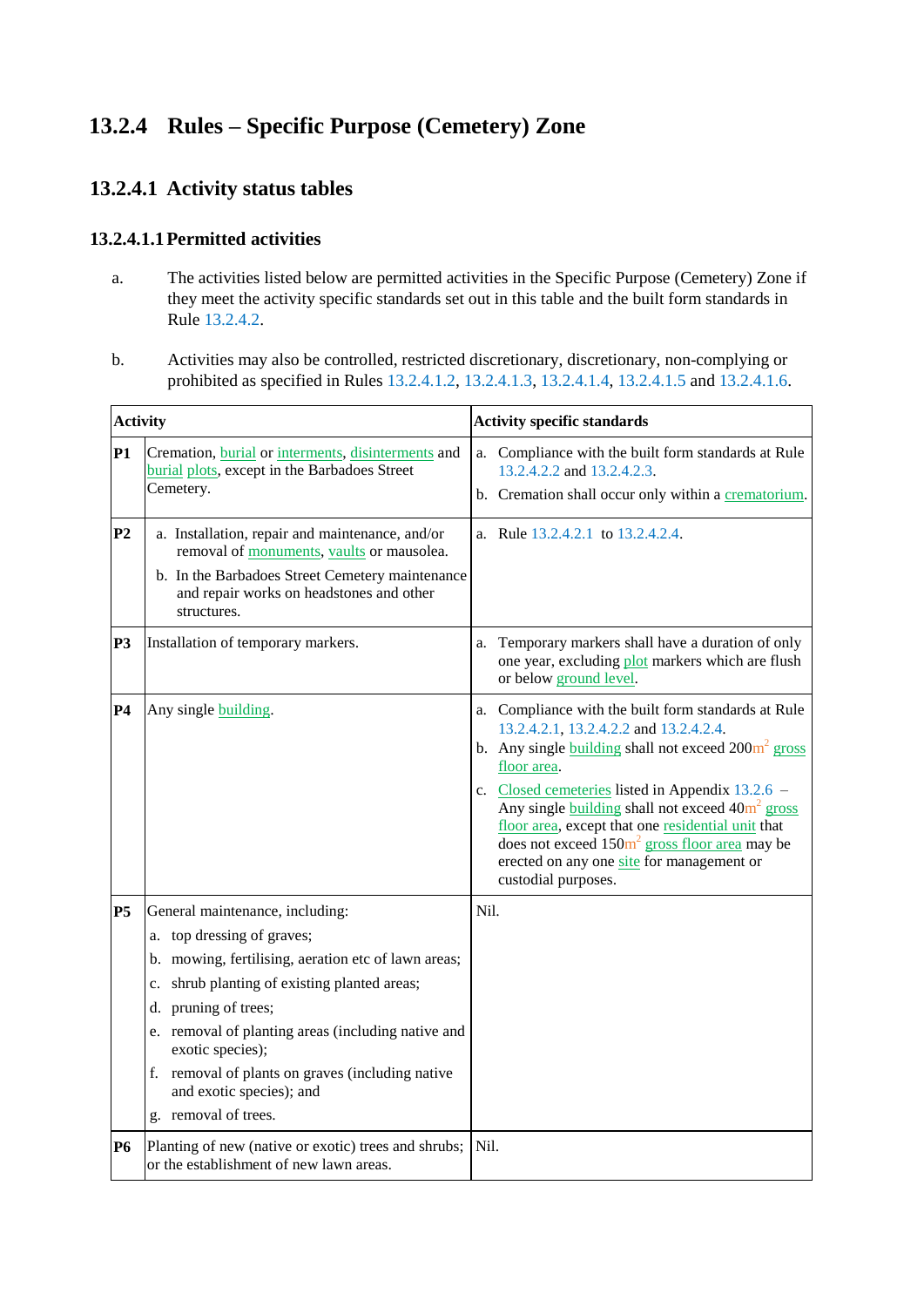| <b>Activity</b> |                               | <b>Activity specific standards</b> |  |
|-----------------|-------------------------------|------------------------------------|--|
| P7              | Graveyard spiritual services. | Nil.                               |  |

#### **13.2.4.1.2 Controlled activites**

There are no controlled activities

#### **13.2.4.1.3 Restricted discretionary activities**

The activities listed below are restricted discretionary activities.

Discretion to grant or decline consent and impose conditions is restricted to the matters of discretion set out in 13.2.5, as set out in the following table.

| <b>Activity</b> |                                                                                                                                                                                     | The Council's discretion shall be limited to the<br>following matters: |                                                                                                                                                                                            |  |
|-----------------|-------------------------------------------------------------------------------------------------------------------------------------------------------------------------------------|------------------------------------------------------------------------|--------------------------------------------------------------------------------------------------------------------------------------------------------------------------------------------|--|
|                 | <b>RD1</b> Any activity listed in Rule 13.2.4.1.1 P1 to P4<br>that does not comply with one or more of the<br>built form standards listed under the activity<br>specific standards. |                                                                        | a. Street scene $-13.2.5.1$ .<br>b. Height, separation from neighbours and daylight<br>recession planes $-13.2.5.2$ .                                                                      |  |
|                 | <b>RD2</b> Any work on monuments, vaults or mausolea in $ a $ . Street scene – 13.2.5.1.<br>the Akaroa French Cemetery and Mount<br>Magdala Cemetery listed in Appendix 13.2.6.2.   |                                                                        | b. Height, separation from neighbours and daylight<br>recession planes $-13.2.5.2$ .<br>Advice note: This activity should align with the<br>appropriate Cemetery Conservation Plan and the |  |
|                 |                                                                                                                                                                                     |                                                                        | <b>ICOMOS New Zealand Charter for the Conservation of</b><br>Places of Cultural Heritage Value.                                                                                            |  |

#### **13.2.4.1.4 Discretionary activities**

There are no discretionary activities

#### **13.2.4.1.5 Non-complying activities**

a. The activities listed below are non-complying activities.

| <b>Activity</b>                                                                                                                                         |
|---------------------------------------------------------------------------------------------------------------------------------------------------------|
| <b>NC1</b> Any activity not provided for as a permitted, controlled, restricted discretionary, discretionary, non-<br>complying or prohibited activity. |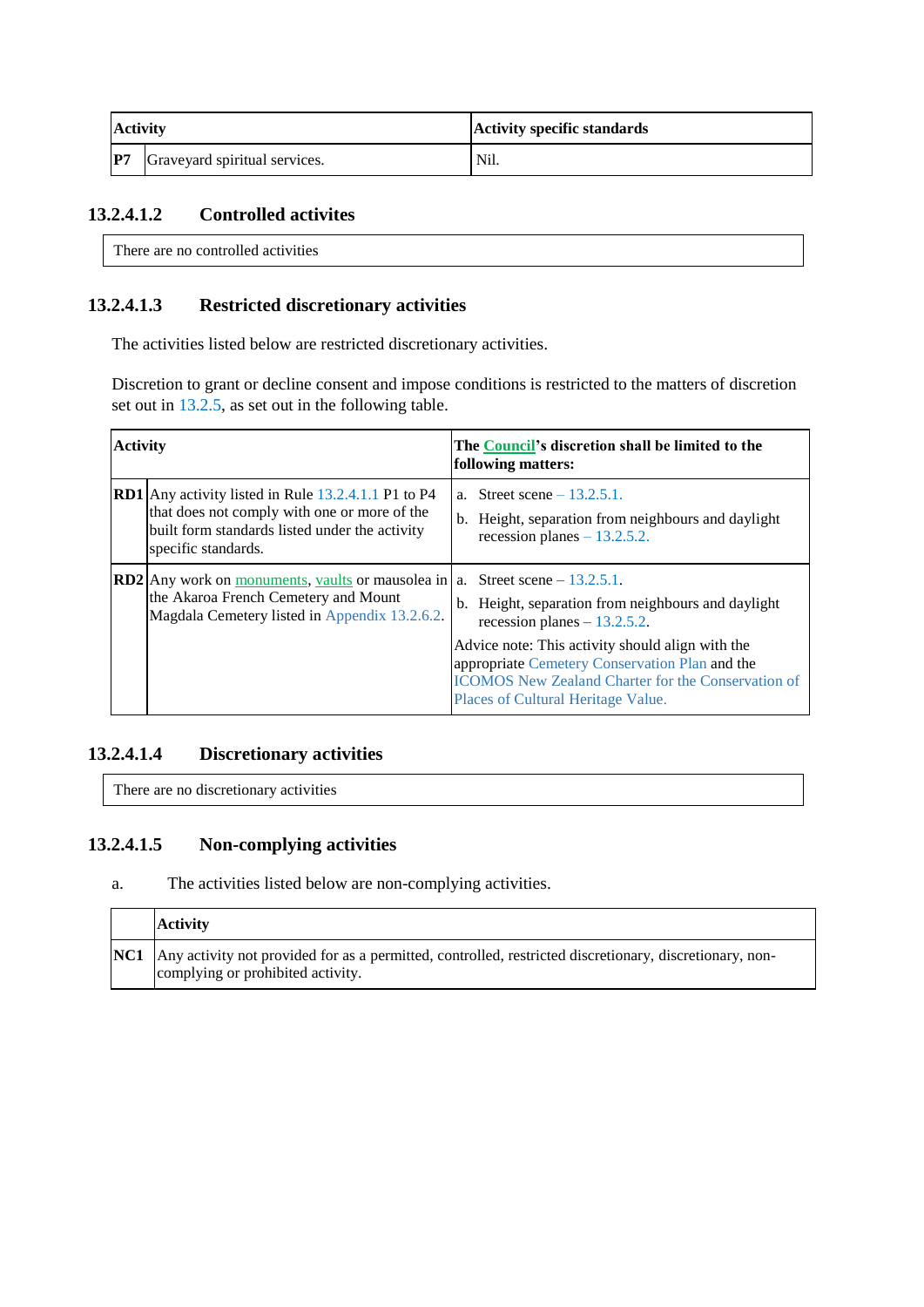|     |    | <b>Activity</b>                                                                                                                                                                                                                                                                                                                           |
|-----|----|-------------------------------------------------------------------------------------------------------------------------------------------------------------------------------------------------------------------------------------------------------------------------------------------------------------------------------------------|
| NC2 |    | a. Sensitive activities and buildings (excluding accessory buildings associated with an existing activity):                                                                                                                                                                                                                               |
|     |    | Within 10 metres of the centre line of a 66kV electricity distribution line or within 10 metres of<br>i.<br>a foundation of an associated support structure.                                                                                                                                                                              |
|     |    | ii.<br>Within 5 metres of the centre line of a 33kV electricity distribution line or the 11kV Heathcote<br>to Lyttelton electricity distribution line or within 5 metres of a foundation of an associated<br>support structure.                                                                                                           |
|     | b. | Fences within 5 metres of a 66kV, 33kV and 11kV Heathcote to Lyttelton electricity distribution<br>line support structure foundation.                                                                                                                                                                                                     |
|     | c. | Any application arising from this rule shall be limited notified only to Orion New Zealand Limited<br>or other electricity distribution network utility operator (absent its written approval).                                                                                                                                           |
|     |    | Advice note:                                                                                                                                                                                                                                                                                                                              |
|     | 1. | The 66kV, 33kV and the 11kV Heathcote to Lyttelton electricity distribution lines are shown on the<br>planning maps.                                                                                                                                                                                                                      |
|     | 2. | Vegetation to be planted around the electricity distribution lines should be selected and/or managed to<br>ensure that it will not result in that vegetation breaching the Electricity (Hazards from Trees)<br>Regulations 2003.                                                                                                          |
|     | 3. | The New Zealand Electrical Code of Practice for Electrical Safe Distances (NZECP 34:2001)<br>contains restrictions on the location of structures and activities in relation to electricity distribution<br>line. Buildings and activities in the vicinity of electricity distribution lines must comply with the<br><b>NZECP 34:2001.</b> |
|     |    |                                                                                                                                                                                                                                                                                                                                           |
|     |    |                                                                                                                                                                                                                                                                                                                                           |

## **13.2.4.1.6 Prohibited activities**

There are no prohibited activities

## **13.2.4.2 Built form standards**

a. The following built form standards shall be met by the relevant permitted activities.

## **13.2.4.2.1 Building Height**

a. The maximum height of any building shall be:

|      | <b>Activity</b>                                         | <b>Standard</b> |
|------|---------------------------------------------------------|-----------------|
| h.   | All buildings unless specified below                    | 8 metres        |
| lii. | $\text{Closed cemerieries} - \text{Appendix } 13.2.6.2$ | 5 metres        |

#### **13.2.4.2.2 Minimum building setback**

- a. The minimum building setback shall be as follows:
	- i. 5 metres from a road boundary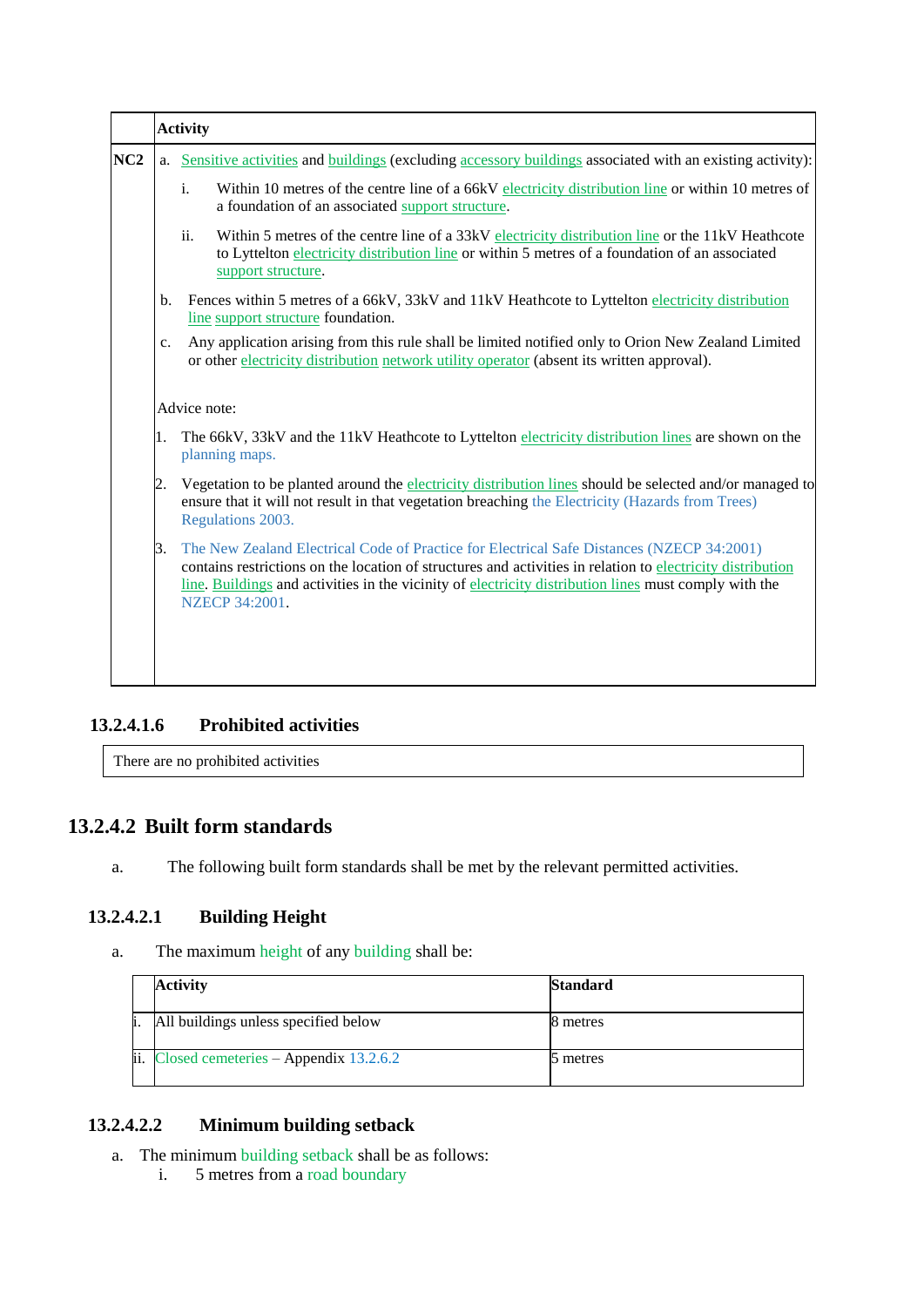ii. 20 metres from the boundary with any zone other than a Transport Zone

#### **13.2.4.2.3 Minimum setback from internal boundaries**

a. The minimum setback for concrete beams and burial plots from internal boundaries shall be 10 metres.

#### **13.2.4.2.4 Daylight recession planes**

a. Buildings shall not project beyond a building envelope constructed by recession planes, as shown in Appendix  $14.15.2$ , from points 2.3 metres above internal boundaries adjoining a residential zone.

Advice note:

- 1. There is no recession plane requirement for the Specific Purpose (Cemetery) Zone unless it adjoins a residential zone.
- 2. The level of site boundaries shall be measured from filled ground level except where the site on the other side of the internal boundary is at a lower level, then that lower level shall be adopted.

## **13.2.5 Rules - Matters of discretion**

#### **13.2.5.1 Street scene**

- a. Whether any reduction in setback would enable greater protection or retention of natural or historic heritage values within the site as a whole.
- b. Any proposed landscaping of buildings or structures which may reduce the visual impact of a reduction in setback.
- c. Any adverse visual or heritage impacts within the specific purpose zone itself and its value to the public, or on its natural character.
- d. Where the site is within the Akaroa Heritage Area, the matters set out in Rule 9.3.6.3.

## **13.2.5.2 Height, separation from neighbours and daylight recession planes**

- a. Any adverse effect of building height on adjacent residences or residential zones, particularly in terms of overshadowing.
- b. The visual impact of the scale of the structure and its appropriateness having regard to the purpose of the specific purpose zone.
- c. Any landscaping provided to reduce the visual impact of the building as seen from the road or adjoining residences.
- d. Where the site is within the Akaroa Heritage Area, the matters set out in Rule 9.3.6.3.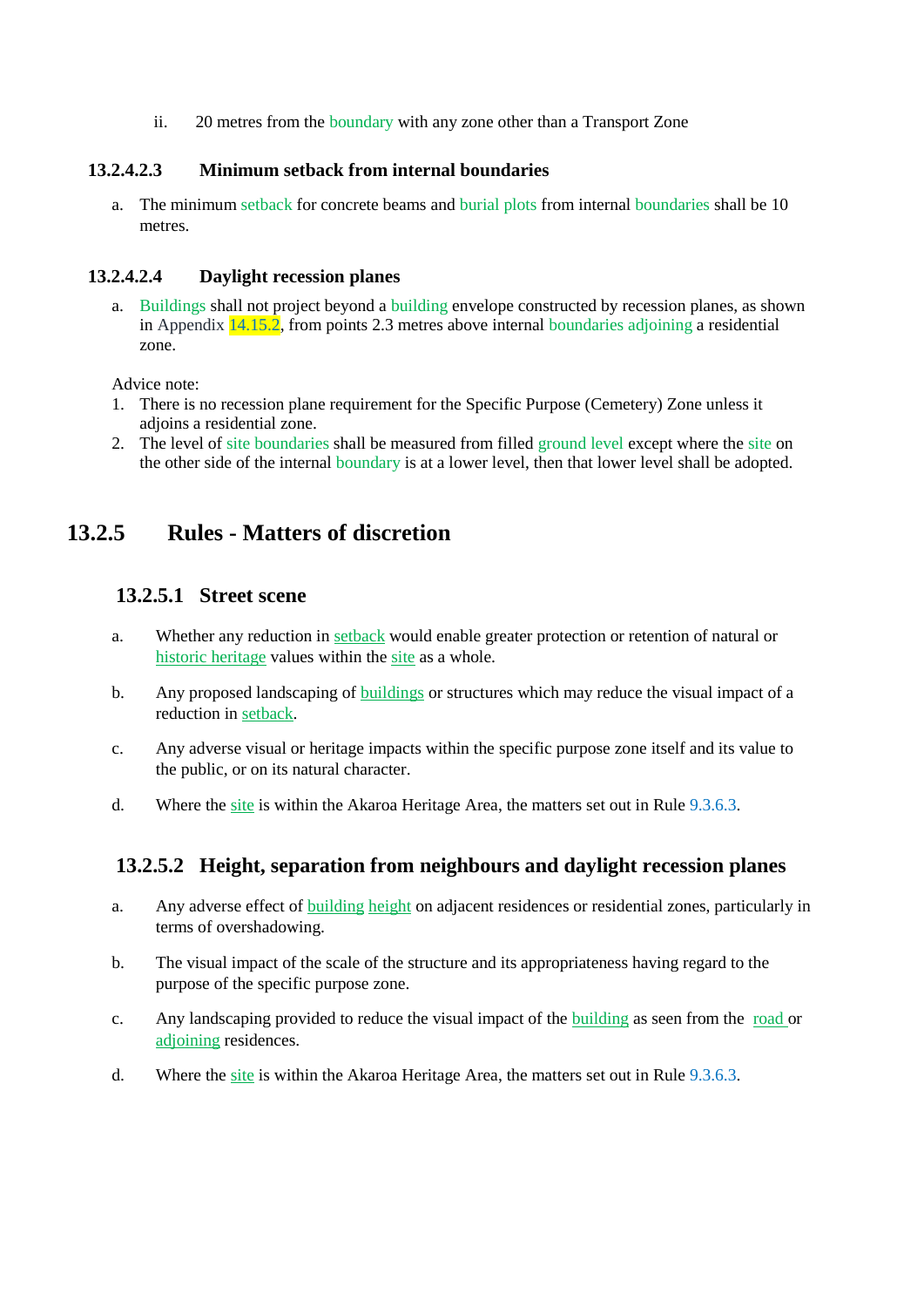# **13.2.6 Appendices**

|  |  |  |  | 13.2.6.1 List of cemeteries and crematoria |
|--|--|--|--|--------------------------------------------|
|--|--|--|--|--------------------------------------------|

| No.                     | <b>Name</b>                                                                                                                      | <b>Address</b>                   | <b>Locality</b>    | <b>Legal Description</b>                                                     | Area<br>(ha)                         | <b>Planning</b><br><b>Map</b> |
|-------------------------|----------------------------------------------------------------------------------------------------------------------------------|----------------------------------|--------------------|------------------------------------------------------------------------------|--------------------------------------|-------------------------------|
| $\mathbf{1}$            | Akaroa Anglican<br>Cemetery<br>(see also Appendix<br>9.4.7 Significant<br>Trees Schedule)                                        | 135 Beach Road<br>145 Beach Road | Akaroa             | RES 2546 (SO 2619)<br>RES 56 (SO 2619)                                       | 0.6272<br>1.2140                     | 77, R5                        |
| $\overline{2}$          | Akaroa Catholic<br>Cemetery                                                                                                      | 1 Akaroa Cemetery<br>Road        | Akaroa             | RES 116 (SO 2619)                                                            | 0.8093                               | 77, R5                        |
| 3                       | <b>Akaroa Dissenters</b><br>Cemetery                                                                                             | 3 Akaroa Cemetery<br>Road        | Akaroa             | RES 4997 (SO 9483)                                                           | 0.4944                               | 77, R5                        |
| $\overline{\mathbf{4}}$ | <b>Avonhead Cemetery</b>                                                                                                         | 140 Hawthornden<br>Road          | Avonhead           | Lot 3 DP 26791<br>Lot 1 DP 354923                                            | 5.53<br>1.5787                       | 23/30                         |
| 5                       | <b>Belfast Cemetery</b>                                                                                                          | 15 Guthries Road                 | <b>Belfast</b>     | RS 42108 (SO 16519)<br>Lot 1 DP 465652<br>Lot 2 DP 465652<br>Lot 3 DP 465652 | 2.0234<br>1.8574<br>3.1198<br>4.0967 | 12                            |
| 6                       | <b>Bromley Cemetery</b>                                                                                                          | 429 Linwood Avenue Bromley       |                    | Lot 1 DP 8825                                                                | 10.4485                              | 40                            |
| $\overline{7}$          | Diamond Harbour<br>Cemetery                                                                                                      | 2D Waipapa Avenue                | Diamond<br>Harbour | Lot 11 DP 304811                                                             | 1.1805                               | 59                            |
| 8                       | Duvauchelle<br>Cemetery                                                                                                          | 6267 Christchurch<br>Akaroa Road | Duvauchelle        | RES 3038 (SO 5725)<br>Pt RES 4877 (SO 5725)                                  | 0.8701<br>0.4036                     | 70, R5                        |
| $\overline{9}$          | Harewood Memorial<br>Gardens and<br>Crematorium<br>(see also Appendix<br>9.3.7.2Schedule of<br>Significant Historic<br>Heritage) | 509 Johns Road                   | <b>Belfast</b>     | Lot 13 DP 438426<br>Sec 65 (SO 460822)                                       | 3.5295<br>0.9989                     | 18                            |
| 10                      | Kaituna Valley<br>Cemetery                                                                                                       | 399 Kaituna Valley<br>Road       | Motukarara         | Lot 2 DP 10339 CT<br>443/203                                                 | 0.0938                               | R <sub>3</sub>                |
| 11                      | Le Bons Bay<br>Cemetery                                                                                                          | 27 Le Bons Bay<br>Cemetery Road  |                    | Le Bons Bay RES $800$ (SO 2903)                                              | 2.5571                               | 72, R5                        |
| 12                      | Linwood Cemetery                                                                                                                 | 25 Butterfield<br>Avenue         | <b>Bromley</b>     | Pt Lot 1 DP 8756 CT<br>414/6<br>Sec 2 SO 18385 CT<br>34D/572                 | 6.4933<br>1.3120                     | 33/40                         |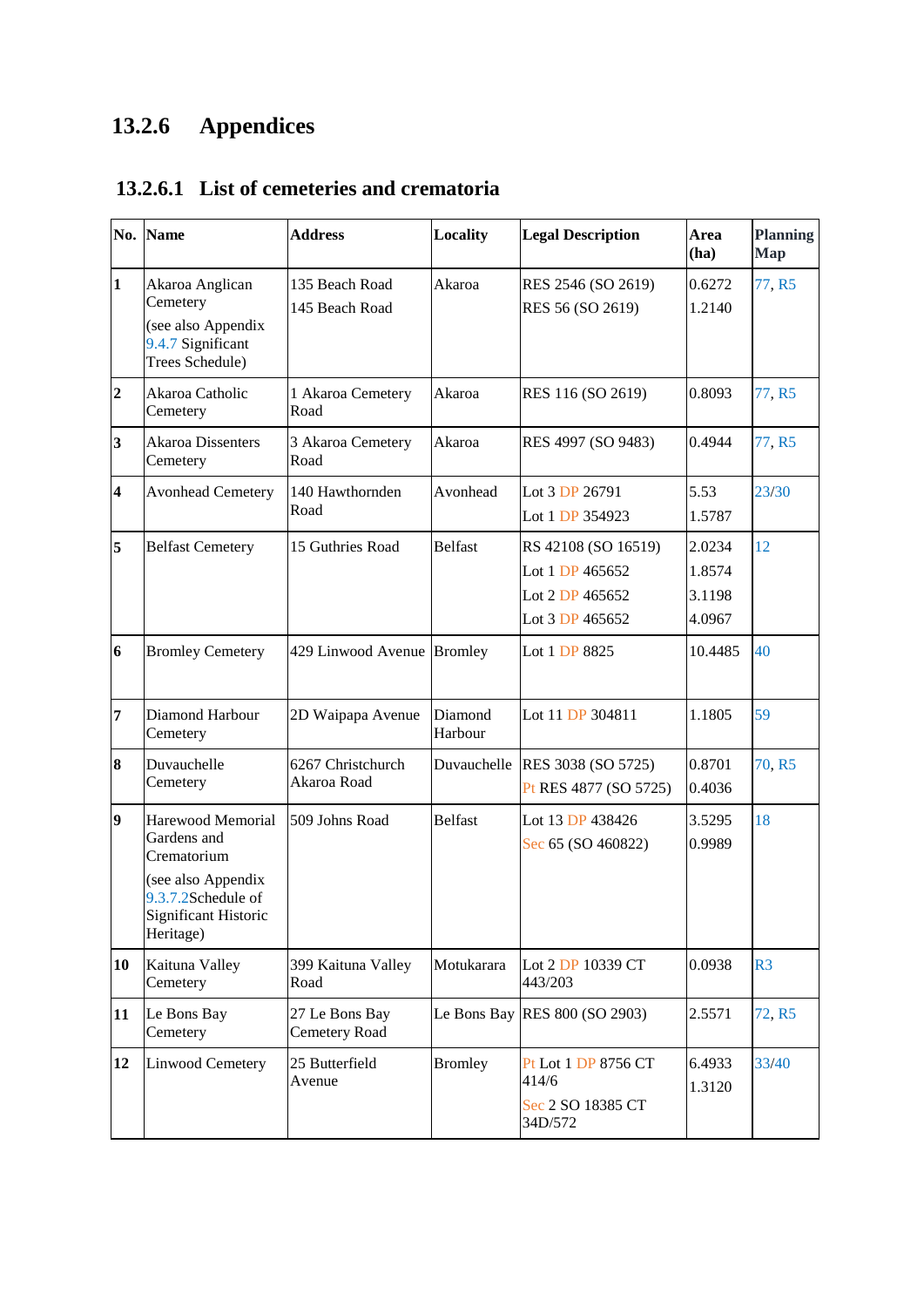|    | No. Name                                         | <b>Address</b>                                                 | <b>Locality</b>     | <b>Legal Description</b>                                                                                                                         | Area<br>(ha)                                   | <b>Planning</b><br><b>Map</b> |
|----|--------------------------------------------------|----------------------------------------------------------------|---------------------|--------------------------------------------------------------------------------------------------------------------------------------------------|------------------------------------------------|-------------------------------|
| 13 | Little Akaloa<br>Cemetery                        | 1236 Chorlton Road<br>1238 Chorlton Road                       | Okains Bay          | Res 4936 Canterbury<br>Dist<br>Res 4949 Canterbury<br>Dist                                                                                       | .2023<br>.2410                                 | 66/R2                         |
| 14 | Little River Cemetery 30 Upper Church            | Road                                                           | <b>Little River</b> | RES 3023 (SO 4409)                                                                                                                               | 0.8094                                         | 69                            |
| 15 | <b>Lyttelton Anglican</b><br>Cemetery            | 87 Oxford Street                                               | Lyttelton           | Lot 1 DP 11713 CT<br>464/288                                                                                                                     | 1.2993                                         | 52, R1                        |
| 16 | <b>Lyttelton Catholic</b><br>and Public Cemetery | 56 Reserve Terrace<br>58 Reserve Terrace<br>60 Reserve Terrace | Lyttelton           | RES 46 (BM 292) CT<br>468/107<br>Pt RES 45 (BM 292) CT<br>468/107<br>Pt RES 45 (BM292) CT<br>420/16<br>Lot 43 DP 9983<br>Lot 33 DP 9983          | 0.4046<br>0.2023<br>0.2023<br>0.0212<br>0.1012 | 52, R1                        |
| 17 | <b>Memorial Park</b><br>Cemetery                 | 31 Ruru Road                                                   | <b>Bromley</b>      | Pt RS 10269 (BM 318)<br>CT 396/179<br>Pt RS 4075 (A 10266)<br>CT 31F/440<br>RS 40281 (SO 11666)<br>CT 12F/164<br>Pt RS 7469 (LT 46003<br>BM 318) | 6.4749<br>4.9043<br>0.8814<br>0.0320           | 33                            |
| 18 | Okains Bay Cemetery 11 Chorlton Road             |                                                                | Okains Bay          | RES 148 (SO 3091) CT<br>91/186                                                                                                                   | 2.0234                                         | 68, R5                        |
| 19 | Pigeon Bay Cemetery 100 Wilsons Road             |                                                                | Pigeon Bay          | RES 624 (SO 2187)                                                                                                                                | 0.8093                                         | R <sub>4</sub>                |
| 20 | Ruru Lawn Cemetery 63 Ruru Road                  |                                                                | <b>Bromley</b>      | Pt Lot 1 DP 10009 CT<br>420/197<br>Lot 3 DP 69736 CT<br>40C/538                                                                                  | 15.3879<br>0.1111                              | 33/40                         |
| 21 | <b>Sydenham Cemetery</b>                         | 34 Roker Street                                                | Spreydon            | Pt RS 154 (A 9187) CT<br>23F/695<br>Pt RS 154 (BM 313) CT<br>591/38                                                                              | 6.4218<br>0.1950                               | 45/46                         |
| 22 | Waimairi Cemetery                                | 195A Grahams Road                                              | <b>Burnside</b>     | Lot 314 DP 22922 CT<br>3A/784<br>RES 3740 (SO 4809) CT<br>245/239                                                                                | 1.6936<br>3.0756                               | 23/24                         |
| 23 | Wainui Cemetery                                  | 43 Cemetery Road                                               | Wainui              | RS 41892 (SO 16324)                                                                                                                              | 1.0627                                         | 75, R4                        |